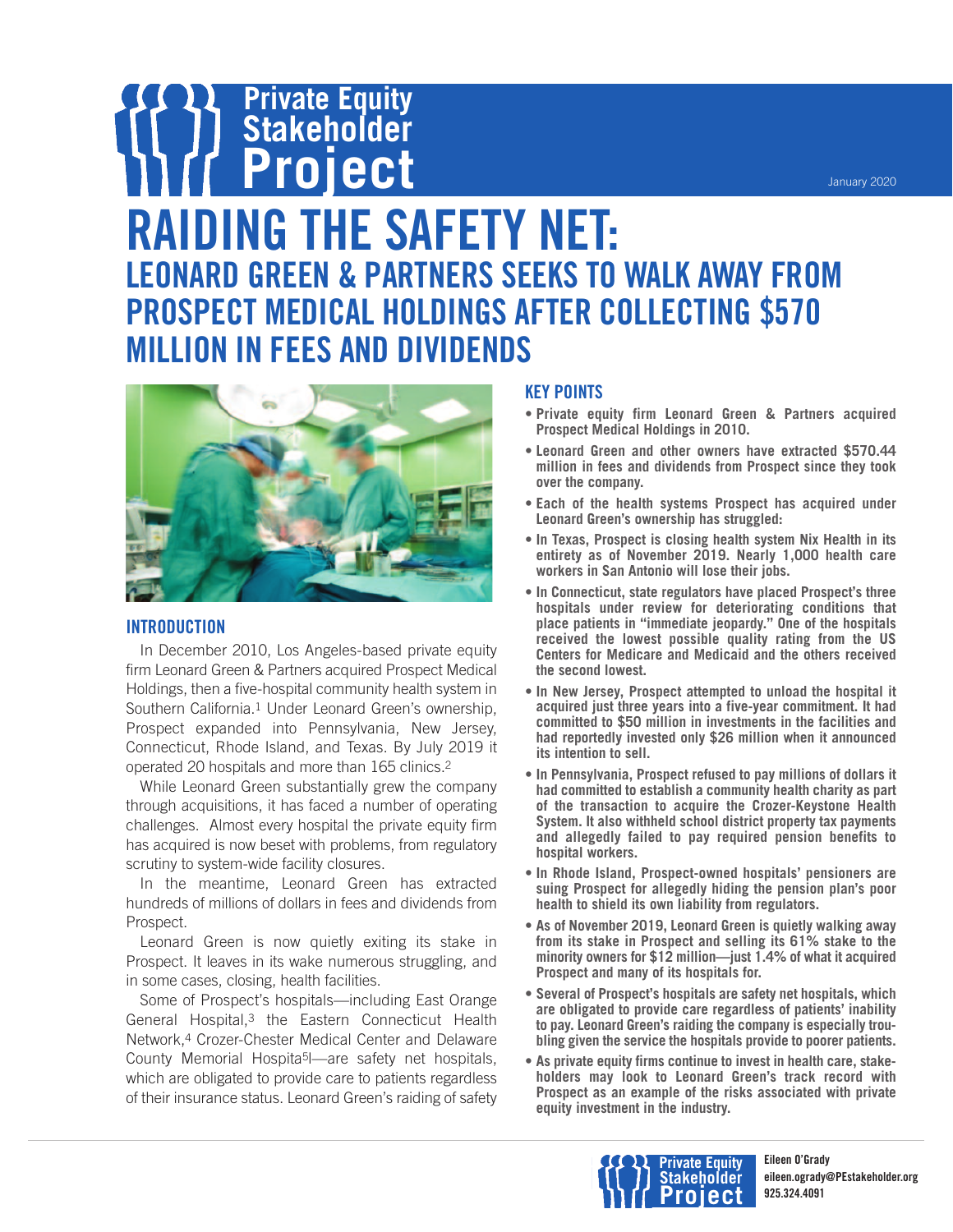net hospitals is especially troubling given the service the hospitals provide to poorer patients.

As private equity investment in health care continues to grow, consumers, advocates, regulators, and other stakeholders may look to Leonard Green's tenure with Prospect as an example of the risks associated with private equity investment in the sector.

#### **LEONARD GREEN'S OWNERSHIP**

Leonard Green & Partners, through its fund Green Equity Investors V, acquired Southern California-based Prospect Medical Holdings in December 2010 in a \$363 million leveraged buyout, including the assumption of \$158 million in debt.6

Leonard Green owns a 61.3% stake in Prospect. Prospect's founders, Samuel Lee and David Topper, together own almost all of remainder.7

Since Leonard Green acquired Prospect and its five California hospitals, it has expanded into Pennsylvania, New Jersey, Connecticut, Rhode Island, and Texas:

- **• February 2012:** Nix Health System—San Antonio, Texas.8
- **• September 2013:** CharterCare Health Partners joint venture—Rhode Island.9
- **• May 2016:** East Orange General Hospital—East Orange, New Jersey.10
- **• July 2016:** Crozer-Keystone Health System—Delaware County, Pennsylvania.11
- **• August 2016:** Eastern Connecticut Health Network—Connecticut.12

#### **Fees and Dividends**

Leonard Green has extracted hundreds of millions of dollars in fees and dividends from Prospect.

Per the December 2010 Management Services Agreement between Prospect and Leonard Green, Prospect pays Leonard Green an annual management fee of \$1 million for "management, consulting and financial planning services" and reimburses Leonard Green for its related expenses up to \$50,000 annually.13

Prospect's Board of Directors, which is controlled by Leonard Green, 14 may approve additional fees paid to Leonard Green "for services rendered in connection with major transactions from time to time." Under those terms, Prospect paid Leonard Green an additional \$4.4 million for fees associated with corporate restructuring in 2010.15

In November 2012, Prospect paid its owners a \$100 million dividend.16

In January 2018, Prospect proposed a \$1.2 billion loan to reduce the underfunded pension liability and fund a roughly \$600 million dividend to shareholders.<sup>17</sup> However, after credit rating agency Moody's announced the move would result in a credit downgrade, the company restructured the loan and reportedly reduced the proposed dividend to \$457 million.18 It is unknown whether Prospect has reduced its underfunded pension liability, though at its Rhode Island hospitals it is currently being sued by pensioners for allegedly breaching its pension obligations.19

In March 2019, Moody's downgraded Prospect's credit rating again, noting "very high financial leverage… and a history of failing to meet projections." Moody's noted that "Since completing a debt-funded sponsor dividend in early-2018, Prospect's leverage has increased significantly."20

#### **Sale-Leaseback Deal**

In June 2019, Prospect initiated a \$1.55 billion sale-leaseback deal with Medical Properties Trust in which it sold its real estate to the health care REIT and leased it

#### **FIGURE 1: Relationship of Leonard Green to PMH**



*Source: Prospect Medical Holdings submission to Connecticut Office of the Attorney General*

*In March 2019, Moody's downgraded Prospect's credit rating again, noting "very high financial leverage… and a history of failing to meet projections."*

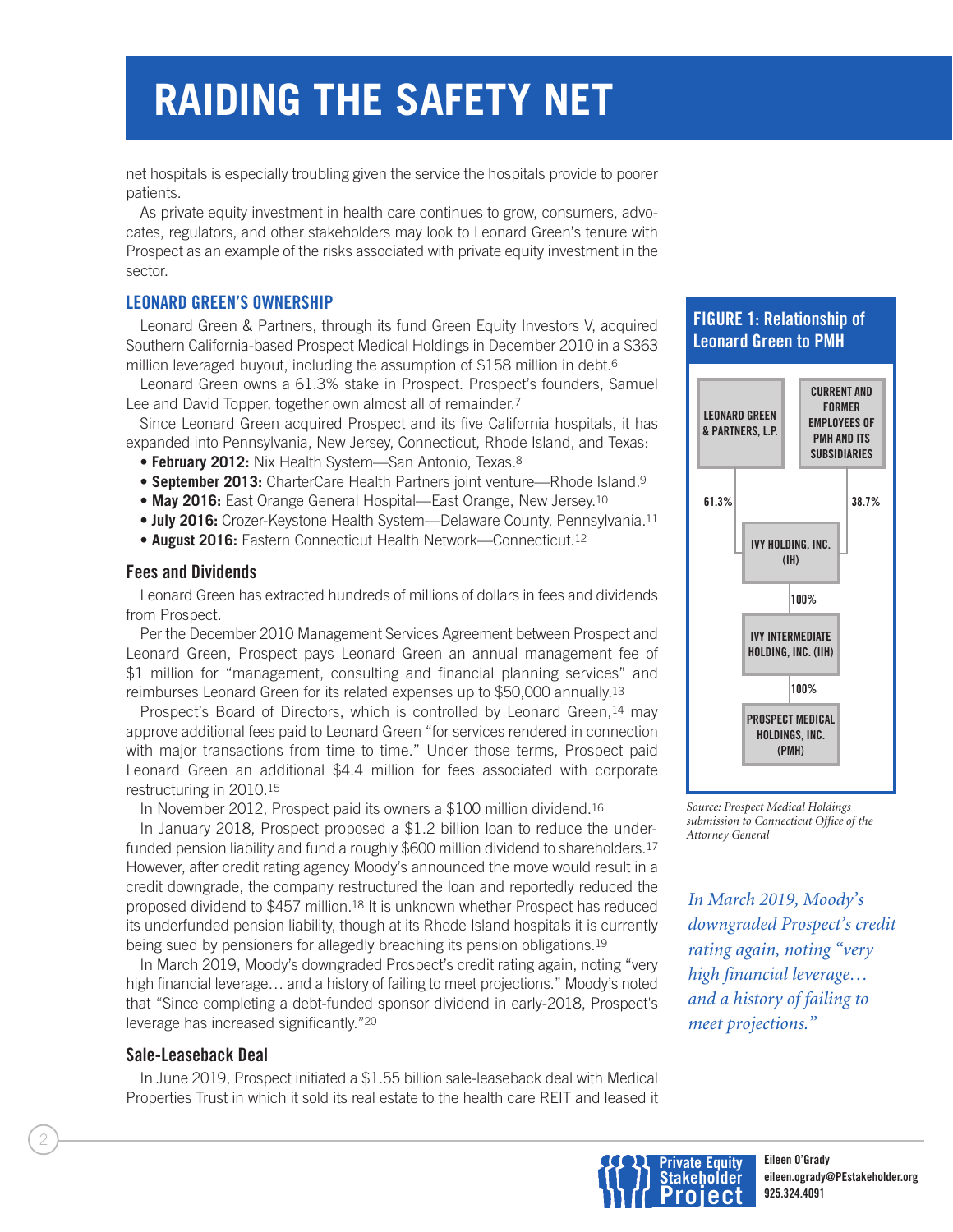#### **FEES AND DIVIDENDS PAID TO LEONARD GREEN AND OTHER PROSPECT OWNERS**

| <b>TYPE</b>                         | <b>DATE</b>   | <b>AMOUNT</b> |  |
|-------------------------------------|---------------|---------------|--|
| Annual \$1 Mil Management Fee       | 2011-2019     | \$9,000,000   |  |
| Ivy Holdings Merger Transaction Fee | December 2010 | \$4,441,000   |  |
| Dividend                            | November 2012 | \$100,000,000 |  |
| Dividend                            | February 2018 | \$457,000,000 |  |
| <b>Total</b>                        |               | \$570,441,000 |  |

back. The deal included all of its properties in Pennsylvania, Connecticut, and California.21

While the funds from the real estate sale allowed Prospect to pay down some of the existing \$1.1 billion debt it had accrued to fund the dividend it paid to Leonard Green a year prior, it also added significant additional lease obligations to Prospect's balance sheet. Moody's analysts pointed out that transaction did not merit a change in the rating agency's negative outlook, as it "does not address the company's continuing operating challenges and lease-adjusted leverage will likely remain high."22

It is unknown whether Leonard Green also was paid a transaction fee by Prospect as a result of the sale-leaseback deal.

#### **Leonard Green Walks Away from Prospect for \$12 Million**

On November 4, 2019, Prospect submitted a notification to Connecticut regulators advising them that Leonard Green is selling its stake in Prospect to the minority owners. Sam Lee, CEO of Prospect, and David Topper, president of Prospect, will become Prospect's sole shareholders. In a statement, Prospect said it would take between 3-6 months for Leonard Green to fully exit the company.23

Prime Healthcare, a for-profit hospital system operating 45 hospitals in 14 states, reportedly offered to buy Prospect for \$50 million two weeks after Prospect notified state regulators of Leonard Green's intention to exit. Prime noted that Leonard Green was selling its stake for just \$12 million, and its offer of \$50 million reflects its belief that the company holds "substantially higher value." A Prospect representative reportedly said that it had signed a "binding agreement" with Leonard Green and could not consider other options for sale.24

Leonard Green's walking away from Prospect for \$12 million is puzzling considering it acquired Prospect and then the Connecticut, Pennsylvania, and Rhode Island health systems for approximately \$885 million.25 The price for Prospect's Texas and New Jersey health systems was not disclosed. That means that Leonard Green appears to be selling its 61% stake in Prospect for just 1.4% of what the private equity firm and other owners acquired Prospect and many of its hospitals for. In addition, the sale price is negligible in comparison to the \$570 million in fees and dividends Leonard Green and other owners already collected from the health care provider.

Leonard Green had previously attempted to sell Prospect at least twice, without success—in 201526 and in 2018.27

*Leonard Green's walking away from Prospect for \$12 million is puzzling considering it acquired Prospect and then the Connecticut, Pennsylvania, and Rhode Island health systems for approximately \$885 million. 25*



3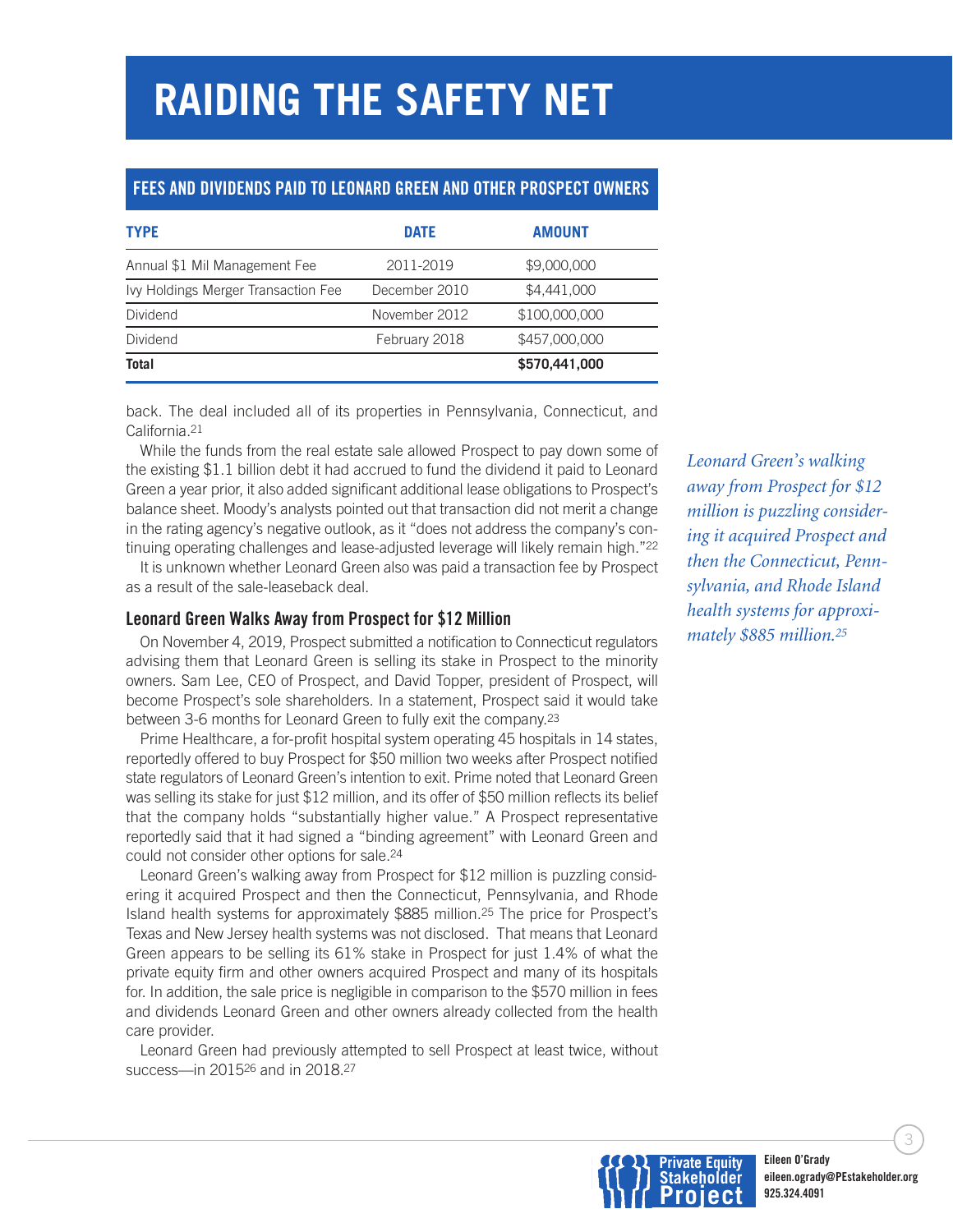#### **TEXAS**

In February 2012, Prospect acquired Nix Health System for an undisclosed amount. Nix was comprised of five primary facilities in San Antonio: Nix Medical Center, Nix Specialty Health Center, Nix Alamo Heights, Nix Primary Care Center and Nix North Orthopedic Center, as well as other physician offices.28

In April 2013, Prospect acquired Community General Hospital in Dilley, Texas to incorporate into the Nix Health system.29 It closed the hospital in October 2016.30

In August 2019, Nix Health announced a series of closures that ultimately resulted in the complete closure of all Nix Health facilities.31 Nix cited a "decline in community demand" for acute care services at its downtown hospital.32

On November 6, Nix submitted a final disclosure to the Texas Workforce Commission reporting that the closures would result in 972 layoffs.33 The final facility closure took place on January 4, 2020.34

Prospect said it would host a job fair for affected workers.35 It auctioned off medical equipment, valued at \$800,000, in December 2019.36 It sold its 90-year-old downtown building in San Antonio to InnJoy Hospitality, which will likely convert the building into a hotel. Terms of the deal were not disclosed but according to public records, InnJoy borrowed \$19 million to finance the transaction.37



#### **CONNECTICUT**

In August 2016, Prospect acquired three Connecticut hospitals: Waterbury Hospital, Manchester Memorial Hospital, and Rockville General Hospital. The hospitals sold for a combined \$335 million. As a condition for approving the transaction, the Connecticut state Department of Public Health's Office of Healthcare Access required Prospect to hire an independent monitor to track the facilities' compliance with state regulations and quality standards for at least two years. In response to community concern over possible closures, Prospect was also required to keep all services and facilities open for at least three years.38

By the monitoring agreement's expiration in fall 2019, health inspectors and regulators had found numerous issues at the hospitals.

Health inspectors cited both Waterbury and Manchester hospitals for conditions that placed patients in "immediate jeopardy." According to the Centers for Medicare and Medicaid, immediate jeopardy means "serious injury, harm, impairment, or death as a result of a provider's, supplier's, or laboratory's noncompliance with one or more health and safety requirements."39

Waterbury in particular has raised concern for regulators and the community: The Joint Commission on Hospital Accreditation in Spring 2019 cited Waterbury for 43 areas in which it must improve, from basic hygiene and infection control to fire drills, medications, patient discharge instructions, assessing patient's pain levels, suicide prevention methods and the accuracy of patient records.40

Waterbury has a one-star quality rating, the lowest rating, from U.S. Centers for Medicare and Medicaid. Rockville and Manchester are rated two stars.41

Because of the numerous citations at the hospitals, the monitoring agreement set to expire September 30, 2019 has been extended for an additional 18 months.42

#### **NEW JERSEY**

Prospect took over East Orange General (EOGH) after the hospital filed for bankruptcy in 2016. East Orange General Hospital is East Orange, New Jersey's largest private employer and Essex County's only independent, fully accredited, acute-care hospital.<sup>43</sup> In its letter of intent filed as part of its application to the state to acquire the hospital, Prospect made a non-binding commitment to provide in excess of \$50 million in operational and capital investments over 5 years after the acquisition.44

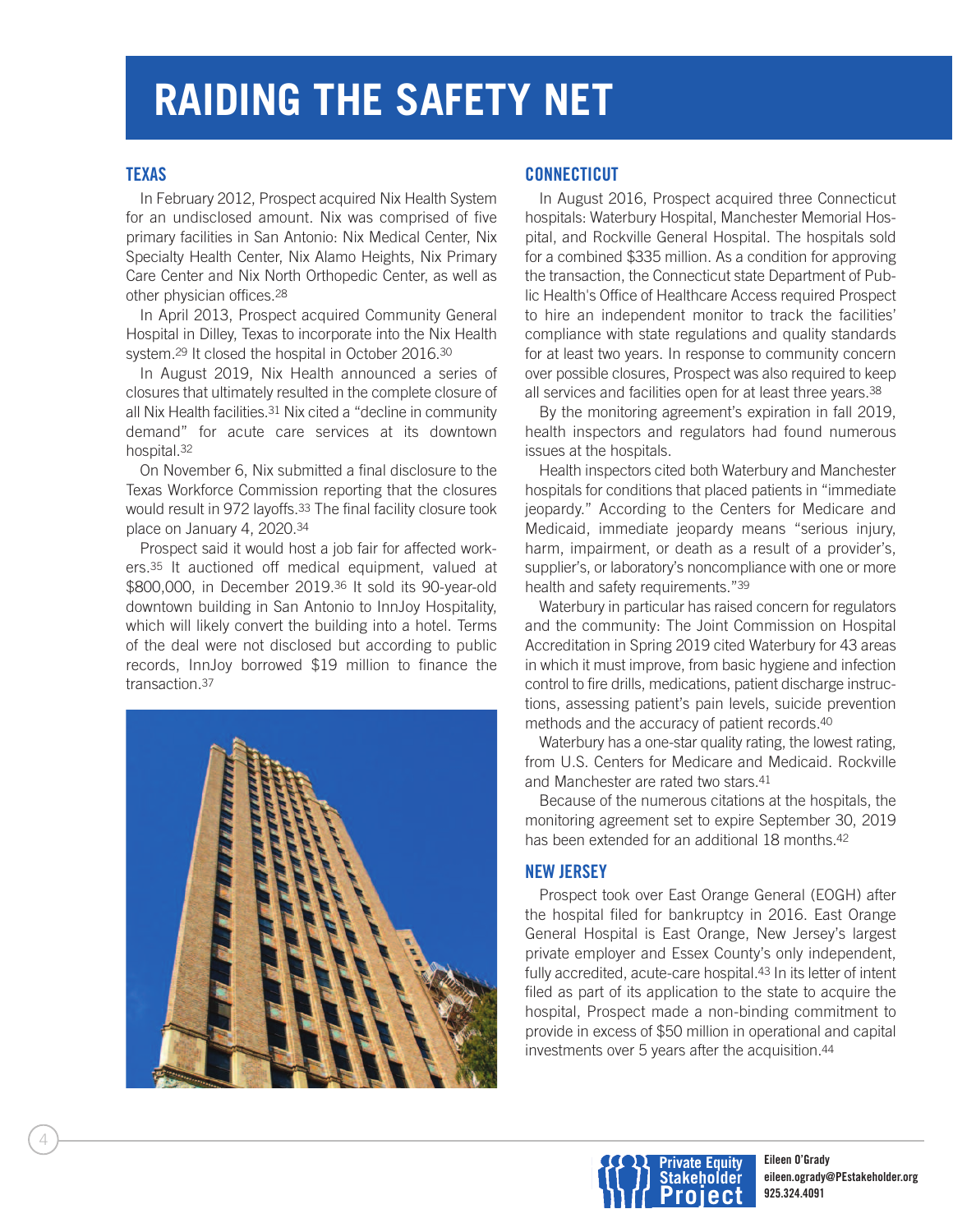

In May 2019, three years after acquiring the hospital, Prospect began looking to sell it. As of May 2019, it had reportedly invested \$26 million.45

On June 30, NJ Gov. Phil Murphy signed a measure to earmark \$7.5 million of the state budget for the hospital. As of October 2019, the hospital had not collected the funds.46

EOGH reportedly filed paperwork with the state in July 2019 claiming that a change in ownership and restructuring from a for-profit to a non-profit is the only way to keep the hospital open. According to NJ Spotlight, the application "provides no detail on how exactly nonprofit status would be financially beneficial, but it notes the change would enable the hospital to better engage with community leaders, access funding currently off-limits and save on prescription drugs."47

#### **PENNSYLVANIA**

In July 2016, Prospect acquired Crozer-Keystone Health System in Pennsylvania. At the time of the acquisition, the system included five hospitals—Crozer-Chester Medical Center, Delaware County Memorial Hospital, Springfield Hospital, Taylor Hospital, and Community Hospital—and a network of outpatient and urgent care centers.48 Prospect has since sold Community Hospital.49

Prospect has come under fire for failing to meet the terms of the acquisition of Crozer-Keystone Health System.

At the time of the acquisition, Prospect said it would make \$200 million in investments in the system over five years, keep the five Crozer-Keystone hospitals open and that it would assume Crozer-Keystone's outstanding pension liability.50

Prospect also committed to pay \$56.6 million for the establishment of a nonprofit county-wide health foundation, the Crozer-Keystone Community Foundation. Despite its commitment, Prospect initially paid only \$32.9 million into the fund. The dispute went to arbitration, and in November 2017 an arbitrator ruled that Prospect still owed the foundation \$23.7 million.<sup>51</sup>

Prospect also refused to pay approximately \$480,000 in property taxes to the local school district on its Springfield Hospital property. When it bought the hospital system it claimed that a 1994 agreement between the hospital, the township, and the local school district applied to Prospect and released it from an obligation to pay taxes. The hospital was a nonprofit when it had entered into the agreement. When that argument failed, Prospect argued that it should not have to start paying taxes until the beginning of the next fiscal year, not from the date it acquired the hospital. A panel of Commonwealth judges ruled that Prospect was indeed to required to pay taxes from the date it acquired the hospital, and Prospect appealed.52 The Springfield school board and district sued Prospect in August 2018 for still failing to pay the property taxes.53 The case was settled in October 2018.54

#### **RHODE ISLAND**

In 2014, Prospect entered into a joint venture with CharterCare Health to acquire a health system that includes Roger Williams Medical Center and St. Joseph Health Services of Rhode Island, including Our Lady of Fatima Hospital. Prospect paid about \$45 million for its 85% stake in the joint venture. The hospitals now operate as for-profit entities.55

Prospect and the hospitals' previous owners have been embroiled in a years-long dispute with pensioners dispute over the hospitals' dramatically underfunded pension plan.

In 2017 managers of the pension plan attempted to put the pension in receivership and cut benefits 40% across the board, claiming it could not pay its 2,700 beneficiaries. In



5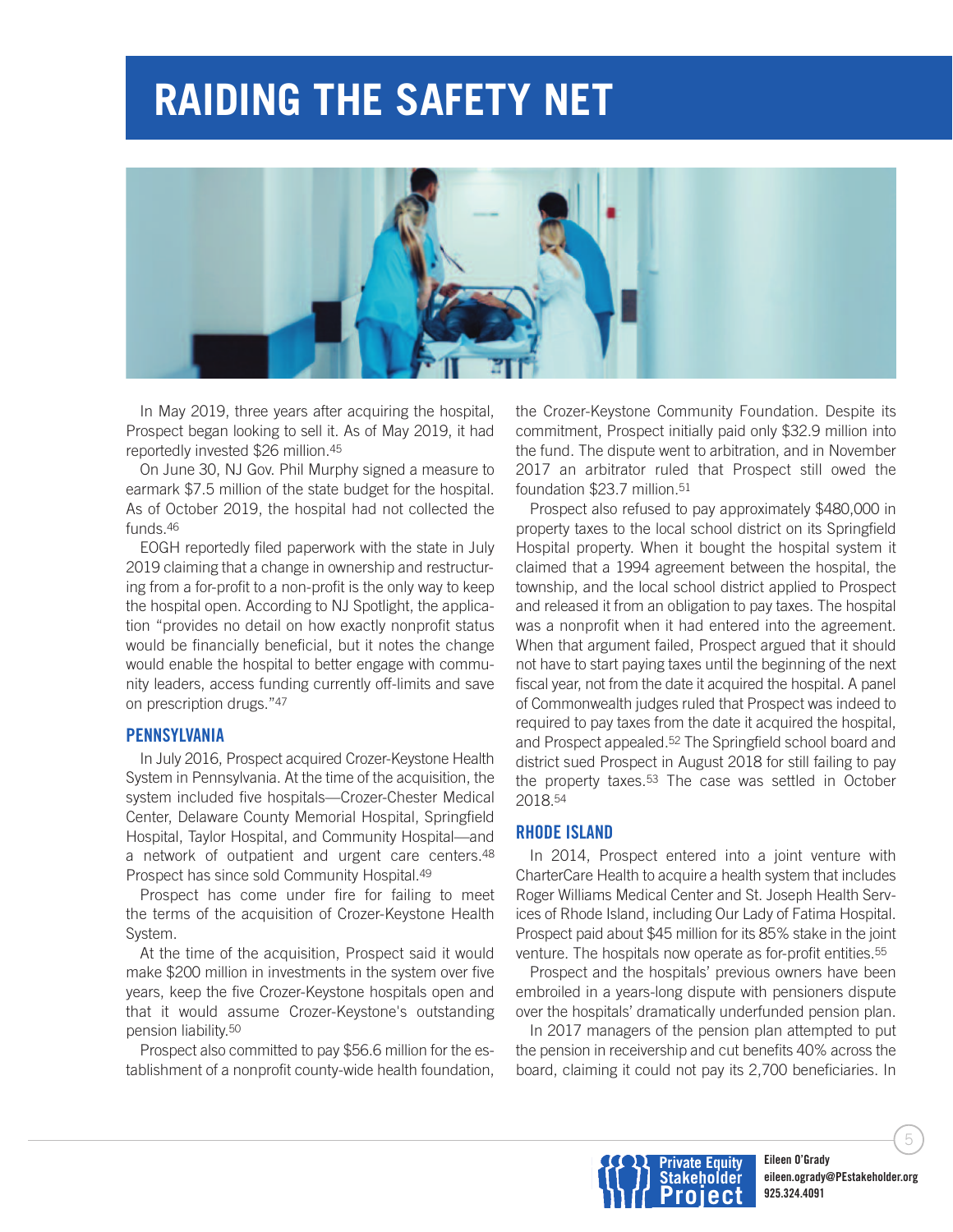

2018 the pensioners filed class action lawsuits against 14 defendants including Prospect. The pensioners claim to have only learned of the underfunding when the receivership request was filed.56

The suit accuses Prospect of hiding the pension plan's poor health to shield its own liability from regulators, alleging that "Saint Joseph Health Services of RI, the Prospect Entities, and other Defendants violated ERISA, committed fraud, breached their contractual obligations, violated their duty if good faith and fair dealing, and otherwise acted wrongfully."57

Prospect argued that it never intended to oversee the pension in the first place, touting that it has invested more than \$100 million in the state and preserved jobs by keeping the hospitals open.58

Several defendants have settled, resulting in settlement with the pension of \$4.5 million and \$11.9 million in October 2019.59 As of January 2020, Prospect has not settled.<sup>60</sup>

#### **CONCLUSION**

Leonard Green appears to have added little value to Prospect Medical Holdings. Meanwhile, it extracted millions of dollars in "management" fees, loaded the company with debt to pay out hundreds of millions of dollars in dividends, and then sold off much of Prospect's real estate to pay down that debt, adding significant lease liabilities to the health care provider's balance sheet.

Within weeks of announcing the complete closure of its Texas health system and amid the layoff of nearly 1,000 hospital employees, Leonard Green is seeking to exit its stake in Prospect. Beside the mass closures in San Antonio, Leonard Green leaves behind a legacy of declining quality of care in Connecticut, financial distress in New Jersey, financial disputes in Pennsylvania, and a lawsuit by distressed pensioners in Rhode Island.

Leonard Green's raiding of \$570 million in fees and dividends from Prospect is especially troubling given the role of Prospect's hospitals in providing a safety net to uninsured patients.

Leonard Green's gamble with Prospect should serve as an example of the risks of private equity investment in the health care industry.



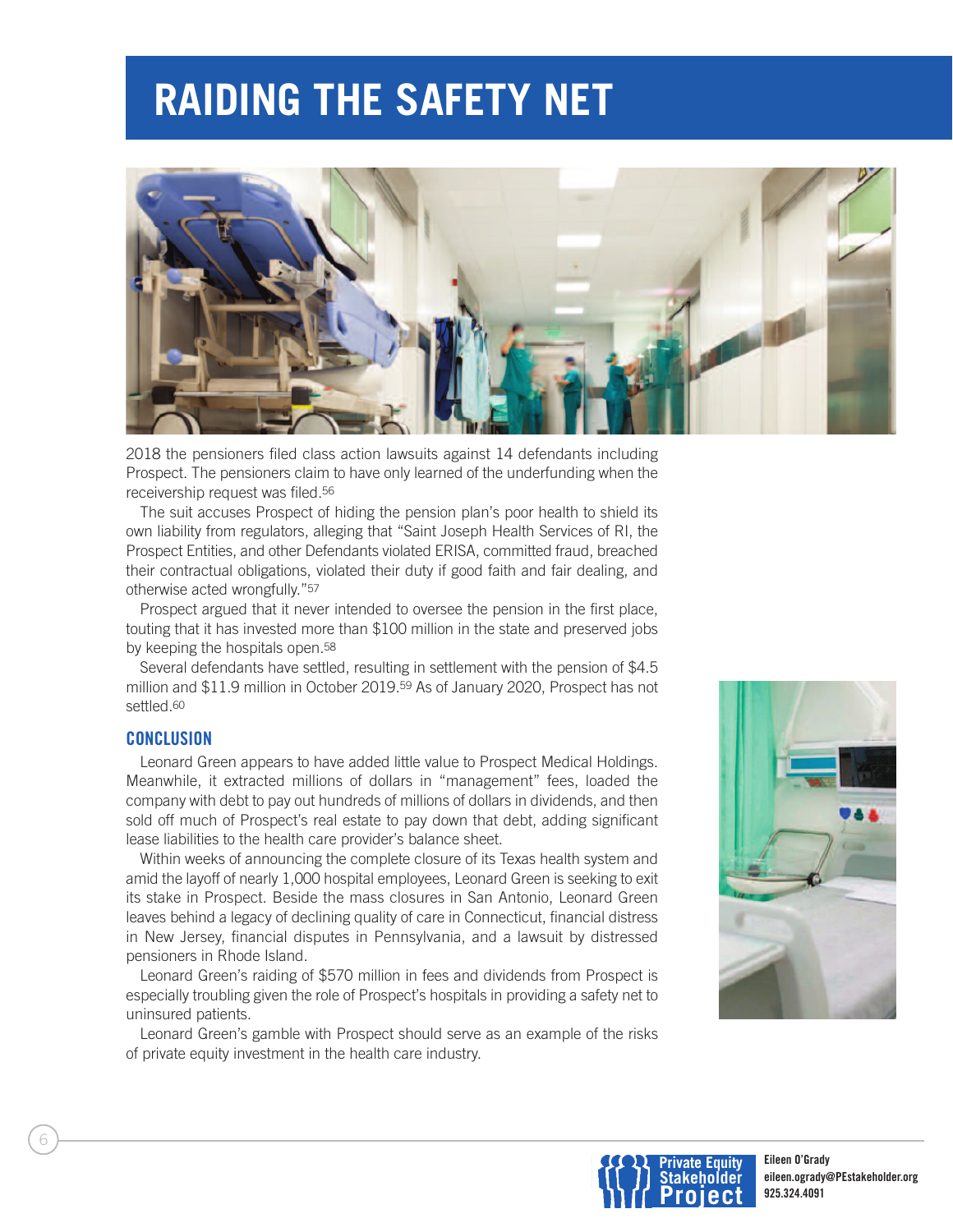### Endnotes

- <sup>1</sup> "Prospect Medical Holdings, Inc. to Be Acquired by Leonard Green & Partners, L.P. and<br>Management for \$8.50 Per Share," Prospect Medical Holdoings press release, August 16,<br>2010. https://www.businesswire.com/news/home/2 Holdings-Acquired-Leonard-Green-Partners
- <sup>2</sup> "Prospect to Receive \$1.55 Billion Investment from Medical Properties Trust, Inc.," Prospect Medical Holdings press release, Jul 15, 2019.
- https://www.businesswire.com/news/home/20190715005786/en/Prospect-Receive-1.55- Billion-Investment-Medical-Properties
- <sup>3</sup> State of New Jersey Certificate of Need for East Orange General Hospital, filed by Prospect Medical Holdings, Inc. CN# FR 140503-07-01. https://web.doh.state.nj.us/apps2/documents/bc/East Orange-Prospect Staff Recommen dations.pdf
- <sup>4</sup> Connecticut Department of Public Health Office of Health Care Access Certificate of Need Application for Eastern Connecticut Health Network, Inc., filed by Prospect Medical Hold-<br>ings, Inc. #15-32016-486. (pg. 15) https://portal.ct.gov/-/media/AG/CurrentIssues/ECHN-<br>hospitalconv/2015/cd/20160603ECHNPMHCOMMENTS REDLINEpdf.pdf?la=en
- <sup>5</sup> PA Safety Net Hospitals Map. Accessed January 21, 2020.<br>https://www.pasafetynet.org/about-us/safety-net-hospitals-map.html
- <sup>6</sup> SEC Contribution and Subscription filing, August 16, 2010<br>(https://www.sec.gov/Archives/edgar/data/1063561/000095012310079639/v57129exv99 w3.htm) and "Leonard Green Buying Prospect Medical," PE Hub August 16, 2010 (https://www.pehub.com/leonard-green-buying-prospect-medical/).
- <sup>7</sup> Prospect Medical Response to on Greater Waterbury Health Network, Inc. Completeness letter, Connecticut Attorney General, 2015. (https://portal.ct.gov/-/media/AG/CurrentIs-<br>sues/WaterburyHosp/2015/cd/20151224GWHNProspectWaterburyResponseto1stCom-<br>pletenessletterpdf.pdf?la=en) (pg. 2) and Rhode Island Depa cations/submitted/merger/ProspectCharterCare/OwnershipDecision.pdf) (pg. 4).
- <sup>8</sup> Angela Sormani, "Prospect Acquires Nix Health," PE Hub, February 3, 2012.<br>https://www.pehub.com/prospect-acquires-nix-health/
- 9 "CharterCare, Prospect Medical Holdings Sign Definitive Asset Purchase Deal" Becker's Hospital Review, September 25, 2013. https://www.beckershospitalreview.com/hospitaltransactions-and-valuation/chartercare-prospect-medical-holdings-sign-definitive-assetpurchase-deal.html
- <sup>10</sup> Gary Hopkins, "Prospect Medical Holdings Completes its Acquisition of East Orange General Hospital," Tap into East Orange/Orange, March 2, 2016.<br>| eral Hospital," Tap into East Orange/Orange, March 2, 2016.<br>| https:// ticles/prospect-medical-holdings-completes-its-acquisiti
- <sup>11</sup> Crozer-Keystone Health System website. Accessed November 18, 2019. https://www.crozerkeystone.org/about/prospect-medical-holdings/
- <sup>12</sup> Alyssa Rege, "Prospect finalizes \$335M acquisition of 3 hospitals," Becker's Hospital Review, August 5, 2016. https://www.beckershospitalreview.com/hospital-transactions-and-valuation/prospect-finalizes-335m-acquisition-of-3-hospitals.html
- <sup>13</sup> Prospect Medical Holdings, Inc. SEC form 10-Q, for the quarterly period March 31, 2011. (pg. 23)
- https://www.sec.gov/Archives/edgar/data/1063561/000110465911029394/a11-11593\_110q.htm
- <sup>14</sup> Prospect's Board of Directors is comprised of five members, three of whom work for<br>Leonard Green: Alyse Wagner, John Baumer, and Michael Solomon. See Financial Consulting Report related to the Proposed Transfer of Certain Assets from Eastern Connecti-cut Health Network, Inc. and its Affiliates to Prospect Medical Holdings, Inc-Presentation to the CT Office of the Attorney General (https://portal.ct.gov/- /media/AG/CurrentIssues/ECHNhospitalconv/2015/cd/20160525ECHNProposedFinalDecisionEXHIBITAPDF.PDF?la=en) (pg. 35).
- <sup>15</sup> Prospect Medical Holdings, Inc. SEC form 10-Q, for the quarterly period March 31, 2011. (https://www.sec.gov/Archives/edgar/data/1063561/000110465911029394/a11-<br>11593\_110q.htm) (pg. 23) and Prospect Medical Holdings Company Information Tear<br>Sheet (http://216.117.216.25/pdfs/tearsheet.pdf).
- <sup>16</sup> "Prospect Medical slates \$325M HY bond issue backing dividend recap," S&P Global Market Intellegence, April 19, 2012
- (https://www.spglobal.com/marketintelligence/en/news-insights/latest-news-headlines/high-yield-bond-news/prospect-medical-slates-325m-hy-bond-issue-backingdividend-reca) ; and Prospect Medical Response to on Greater Waterbury Health<br>Network, Inc. Completeness letter, Connecticut Attorney General, 2015.<br>(https://portal.ct.gov/-/media/AG/CurrentIssues/WaterburyHosp/2015/cd/201 NProspectWaterburyResponseto1stCompletenessletterpdf.pdf?la=en) (pg. 34).
- <sup>17</sup> "Moody's downgrades Prospect Medical's CFR to B2; stable outlook," Moody's Investor<br>Service, January 20, 2018. https://www.moodys.com/research/Moodys-downgrades-Prospect-Medicals-CFR-to-B2-stable-outlook--PR\_378860
- <sup>18</sup> "Moody's says no change to Prospect Medical's ratings following change to dividend<br>recap structure" Moody's Investor Service, February 16, 2018<br>(https://www.moodys.com/research/Moodys-says-no-change-to-Prospect-Medica
- <sup>19 "</sup>Diocese Recent Actions Against Retirees Is "Immoral" Says Former Attorney General Vi-<br>olet," GoLocalProv, October 15, 2019. https://www.golocalprov.com/news/diocese-recentactions-against-retirees-is-immoral-says-former-attorney-gen
- <sup>20</sup> "Moody's downgrades Prospect Medical Holdings, Inc.'s CFR to B3; outlook changed to<br>negative," Moody's Investor Service, March 28, 2019. https://www.moodys.com/re-<br>search/Moodys-downgrades-Prospect-Medical-Holdings-In PR\_397518
- <sup>21</sup> "Prospect to Receive \$1.55 Billion Investment from Medical Properties Trust, Inc.,"<br>Prospect Medical Holdings press release, July 15, 2019.<br>https://www.businesswire.com/news/home/20190715005786/en/Prospect-Receive-1.5 Billion-Investment-Medical-Properties
- <sup>22</sup> "Moody's: Prospect Medical's sale-leaseback improves liquidity, however operating chal-<br>lenges remain," Moody's Investor Service, July 16, 2019. https://www.moodys.com/re-<br>search/Moodys-Prospect-Medicals-sale-leasebac challenges--PR\_405116
- <sup>23</sup> Will Healy, "Changes in Prospect ownership: Firm says corporate parentage move will not<br>affect area facilities," Journal Inquirer, October 30, 2019. https://www.journalinquirer.com/connecticut\_and\_region/changes-in-prospect-ownership-firm-says-corporate-parentage-move-will/article\_b50753e4-fb33-11e9-bd88- 176365511fc4.html
- <sup>24</sup> Will Healy, "No deal on \$50M Prospect offer," Journal Inquirer, November 25, 2019. https://www.journalinquirer.com/towns/manchester/no-deal-on-m-prospectoffer/article\_ebdcb5e4-0fa6-11ea-ae3a-239cae587808.html
- 

<sup>25</sup> Leonard Green bought Prospect for \$205 million<br>(https://www.beckershospitalreview.com/hospital-transactions-and-valuation/prospect-finalizes-335m-acquisition-of-3-hospitals.htm), the Connecticut network for \$335 million (https://www.sec.gov/Archives/edgar/data/1063561/000095012310079639/v57129exv9 9w3.ht), the Pennsylvania hospitals for \$300 million

(https://www.inquirer.com/philly/business/crozer-keystone-community-foundation-wins-arbitrator-decision-against-prospect-medical-20171110.html), and the Rhode Island joint venture for \$45 million

(https://www.modernhealthcare.com/article/20140626/NEWS/306269939/catholicrhode-island-system-enters-for-profit-joint-venture), totaling \$885 million. The prices for the Texas and New Jersey health systems are unavailable.

<sup>26</sup> Amy Orr, "Leonard Green Plans Sale of Prospect Medical Holdings," Wall Street Journal, November 5, 2015. https://www.wsj.com/articles/DJFLBO0120151105ebb5nmxtc

- <sup>27</sup> Pitchbook, accessed December 2, 2019.
- <sup>28</sup> "Prospect Medical Holdings Closes Asset Purchase of Nix Health," Prospect Medical<br>Holdings press release, February 1, 2012. https://www.businesswire.com/news/home/20120201006885/en/Prospect-Medical-Holdings-Closes-Asset-Purchase-Nix
- <sup>29</sup> Peggy O'Hare, "Nix owner acquires Dilley hospital," My San Antonio, April 16, 2013. https://www.mysanantonio.com/business/article/Nix-owner-acquires-Dilley-hospital-4439632.php
- <sup>30</sup> Ayla Ellison, "21 hospital closures in 2016," Becker's Hospital Review, January 6, 2017. https://www.beckershospitalreview.com/finance/21-hospital-closures-in-2016.htm
- <sup>31</sup> "Last remaining Nix facility in San Antonio to close at end of month," News S4SA, November 6, 2019. https://news4sanantonio.com/news/local/last-remaining-nix-facility-in-san-antonio-to-close-at-end-of-month
- <sup>32</sup> Roseanna Garza, "Nix Behavioral Health Facility Closures 'a Huge Loss for Our Community'," Rivard Report, November 6, 2019. https://therivardreport.com/nix-behavioral-health-facility-closures-a-huge-loss-for-our-community/
- <sup>33</sup> Texas state Worker Adjustment and Retraining Notification (WARN) Notices, accessed<br>November 14, 2019. https://twc.texas.gov/businesses/worker-adjustment-and-retrainingnotification-warn-notices#warnNotices
- 34 WARN letter to Texas WDA.
- <sup>35</sup> Fares Sabawi, "Last Nix Health Care facility in San Antonio set to close," KSAT, Novem-<br>ber 6, 2019. https://www.ksat.com/news/2019/11/06/last-nix-health-care-facility-in-sanantonio-set-to-close/
- <sup>36</sup> Laura Garcia, "Nix Medical Center's equipment heads to auction," San Antonio Express<br>News, December 4, 2019. https://www.expressnews.com/business/health-<br>care/article/Nix-Medical-Center-s-equipment-heads-to-auction-14
- <sup>37</sup> JJ Velasquez, "Hotel Group Snaps Up Historic Nix Building Downtown," Rivard Report,<br>January 3, 2020. https://therivardreport.com/hotel-group-snaps-up-historic-nix-buildingdowntown/